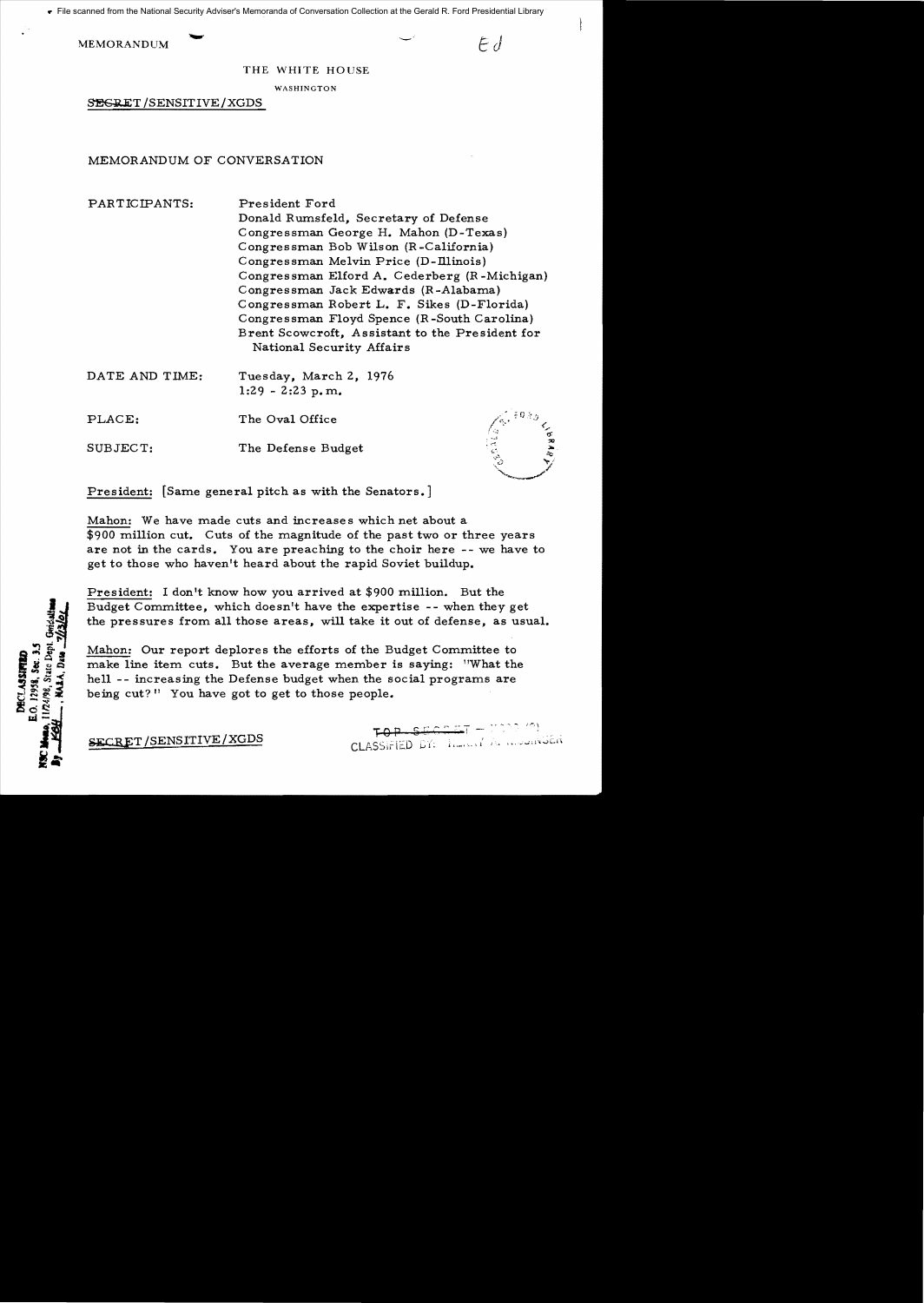## SECRET/SENSITIVE/XGDS 2.

President: We are trying to get directly to the people.

Mahon (and others ): It's working. We are feeling the pressure.

Cederberg: You have to get to the Budget Committee.

Wilson: Our Committee isn't trying to cut. We are trying to figure how to get more ships.

President: There is \$1.5 billion on shipbuilding just for inflation.

Mahon: But only \$800 million is needed this year. We can cut the re st without costing anything.

Cederberg: I think they will come out of the Budget Committee with cut proposals in specific programs.

Spence: I think the people are ahead of the Congress. One committee I think will recommend more ships.

Sikes: The Budget Committee is the problem. We have got to keep them from cutting.

Edwards: Show these charts of Don's [Rumsfeld's]. They are worth a speech.

President: Should I meet with the Budget Committees?

All: Yes.

Cederberg: The Budget Committee is coming in with such increases elsewhere they have to cut Defense to make sense.

President: If you would come in over my budget, it would put the Budget Committees on notice.

Wilson: We asked Holloway what he personally thought the shipbuilding program. should be. His program. would add \$2 billion this year.

Mahon: What we need is some slightly dovish Republican or Democrat to stand up and say he was convinced. The real problem is Congress won't want to go in over the President's budget. Since they are over in other programs, they will want to cut Defense to get it under the President's budget. under the President's budget.

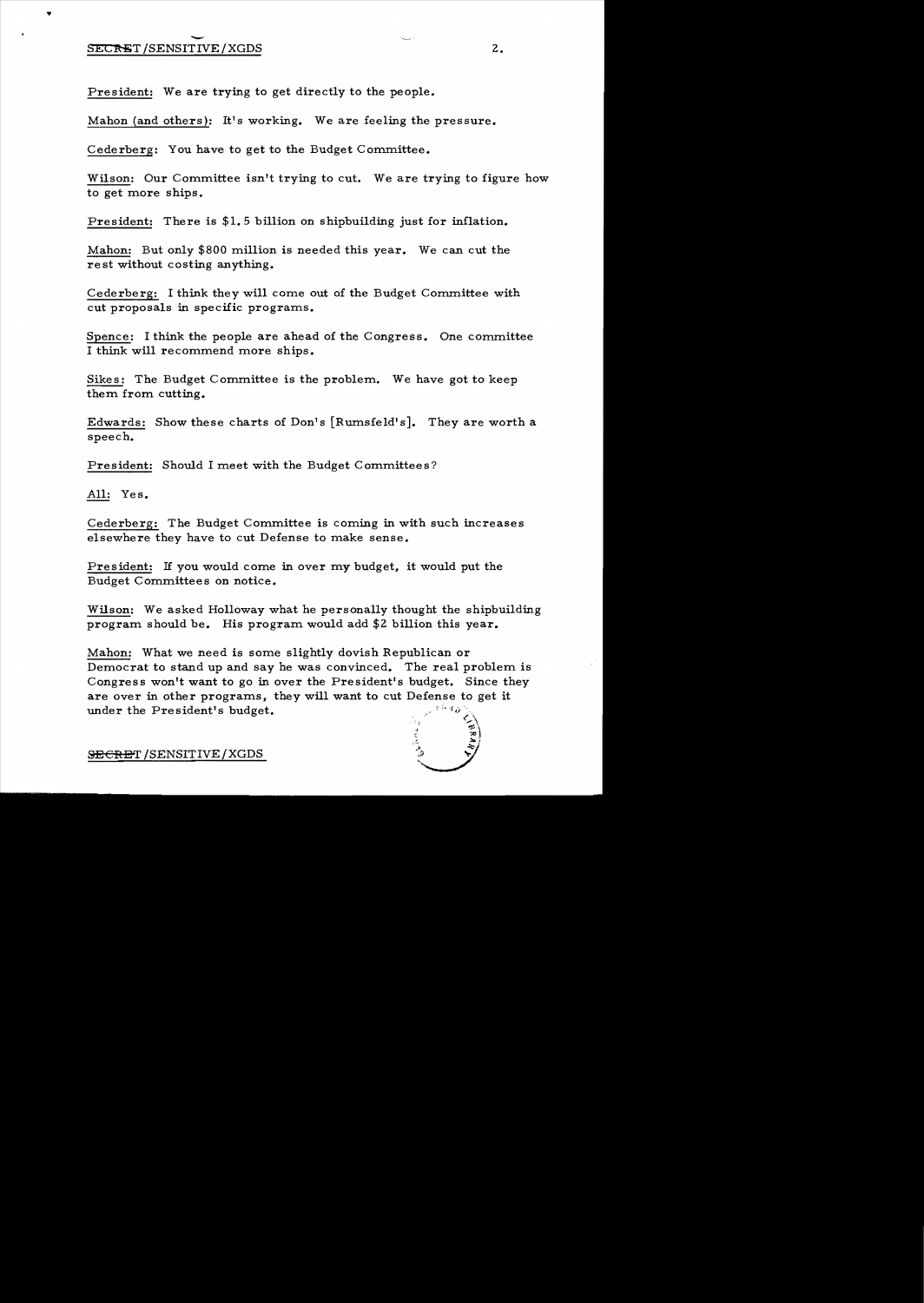## SECRET/SENSITIVE/XGDS 3.

Rumsfeld: [Pitch on equivalence and the need to stop declining budgets.]

Sikes: The Budget Committee needs to know the \$900 million is just a paper cut.

The Security Assistance bill has some disastrous limitations on your authority for arms sales.

[Short discussion of issue.]



 $S_{\text{E}}$ GRET / SENSITIVE / XGDS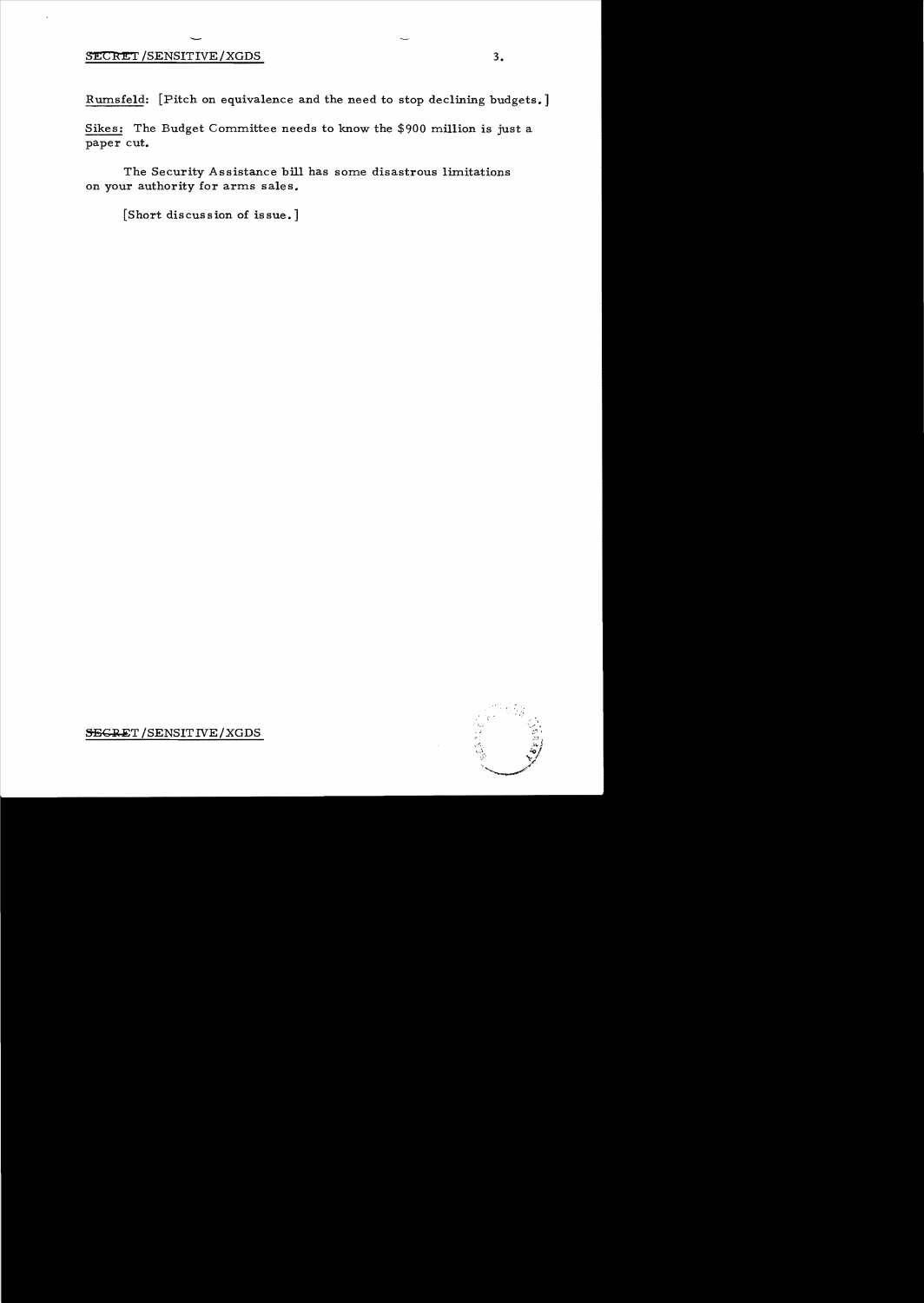P/ Urahan/Wilton/F-marsh etc.  $2$  Chan  $76$ (Enternatil) y (Same paint putch as w/c Senators) Una We have made crite + morages which wit about 200 mil crit. Cuto of map of part 2-3 year are zot in a could, tour presching to go choir here - en france to get to these who "homewit hourdatoute copied Som hadlelyse P I don't know how you arrived at PRS had. But a builget courta, which doesn't home xportion, when they gut a presence from all three serves, will content to the spage of the the Own report deplace efforts por budget conte to mote him - stan cents, But among membre à sager "cethat bill brussein De bailyet cellen social prop au ting cont. Jan got a get to those uple to people M (contre) 972 vorhing, We peeting - pressure 6. You have a get to budget conti. W C'un untersuit trying teent. We trying & figure home to get me ships. the Phane is 1.5 bil on highwillig just famiflation crest w/s continues this Crat preposatomin sperfie prop. Sp. 2 trida = people cere aland of long. Der court Sites In helpt mits is a ferst Wine got to beep home por centing E Show Ctese charts of R's. They are written quest.  $(\cos \sqrt{2})$ E.O. 12958, Sec. 3.5 Memo, 11/24/98, State Dept. Guidelines